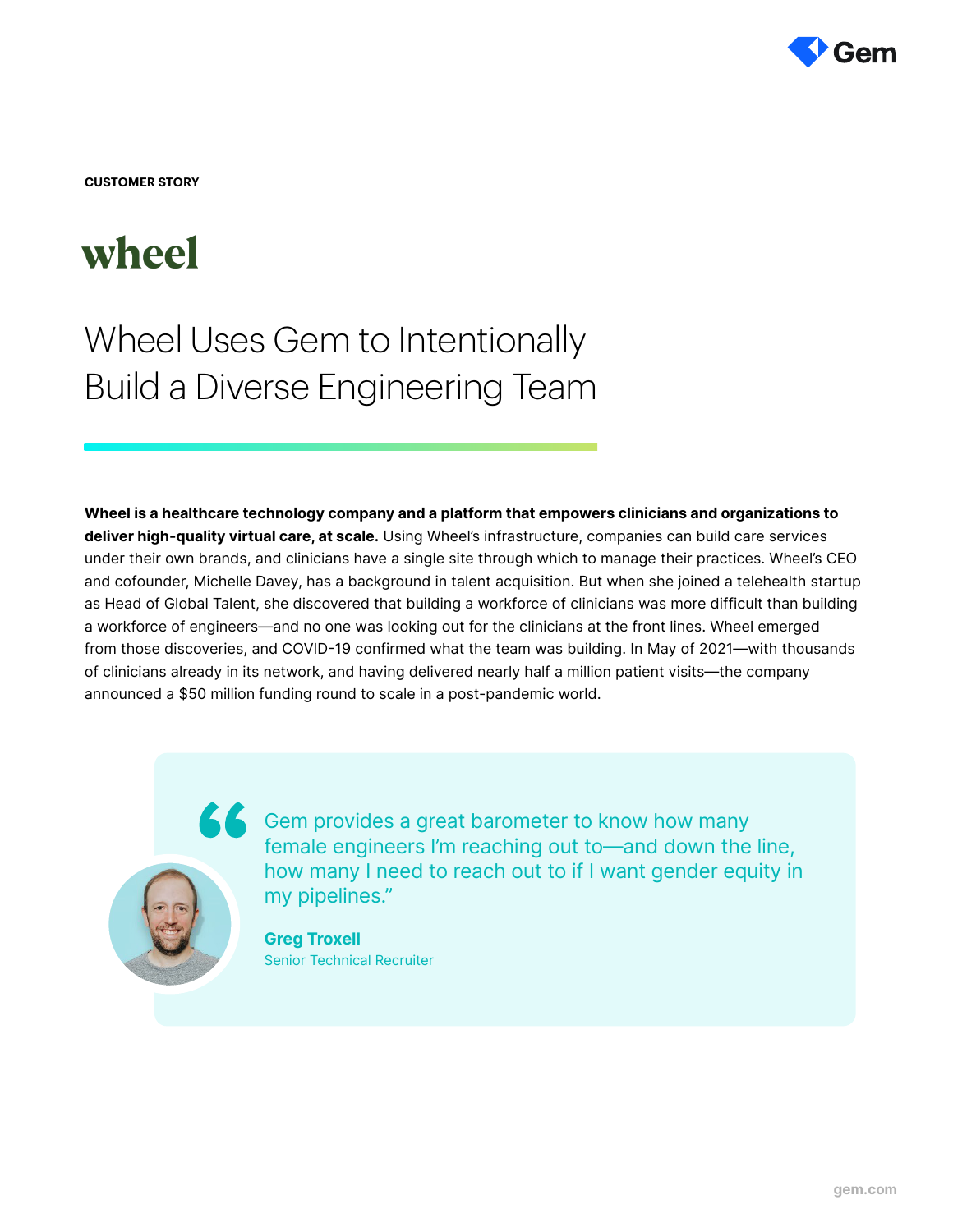# wheel

#### Company Overview:

- Austin, TX
- Healthcare technology platform
- 125+ employees
- wheel.com
- ATS: Lever

## Pain points / Challenges:

- No top-of-funnel data to share with leadership—especially as it related to diversity
- No visibility into what content and messaging resonated with certain demographic groups
- Diversity and hiring speed were mutually exclusive
- Long-term nurture wasn't feasible because follow-ups were manual

## Results with Gem:

- Wheel's leadership sees diversity data regularly—from outreach and reply stats to how many reachouts the team needs to send if they want gender equity in their pipelines
- The team can test links and experiment with subject lines for different communities. Gem tracks recipient behavior, so recruiters can check their biases and write more compelling outreach.
- Wheel gets both diversity and speed: with automated outreaches, contact information served up, and auto-logged activity, time-tohire has decreased
- Gem's nurture feature lets the team build rapport over time—especially with underrepresented talent, who might need more time to establish trust

"In my first six months here the team scaled from 30 to 100," says Greg Troxell, Senior Technical Recruiter at the company. Greg's principal goal when he joined Wheel was that the company would not sacrifice diversity in the midst of massive growth.

"When COVID hit, I asked the question a lot of us asked," Greg says: "What do I really want? I realized I wanted to move to an early-stage startup where I'd have leadership buy-in to build something from the ground up, and make diversity priority one." When Greg interviewed at Wheel, the org had a team of five engineers, with zero gender diversity and 1 Latinx engineer. "Chris [Norris, Wheel's CTO] told me he would consider it a personal failure if he didn't ultimately have a diverse team, regardless of the company's success." So Greg and Chris set an internal goal of 40% female representation. "We have an eng team of 23 now," Greg says; "and thanks in part to Gem, 29% of our engineers identify as women and 64% are underrepresented talent. We're still striving for that 40%; but we know this is a long game. And we need to celebrate sometimes. Because what we're doing is working."

"Gem tracks everything that happens with those messages, how they're resonating. Because I have biases, too. Gem calls those out in my outreach so I can correct, and learn, and be better."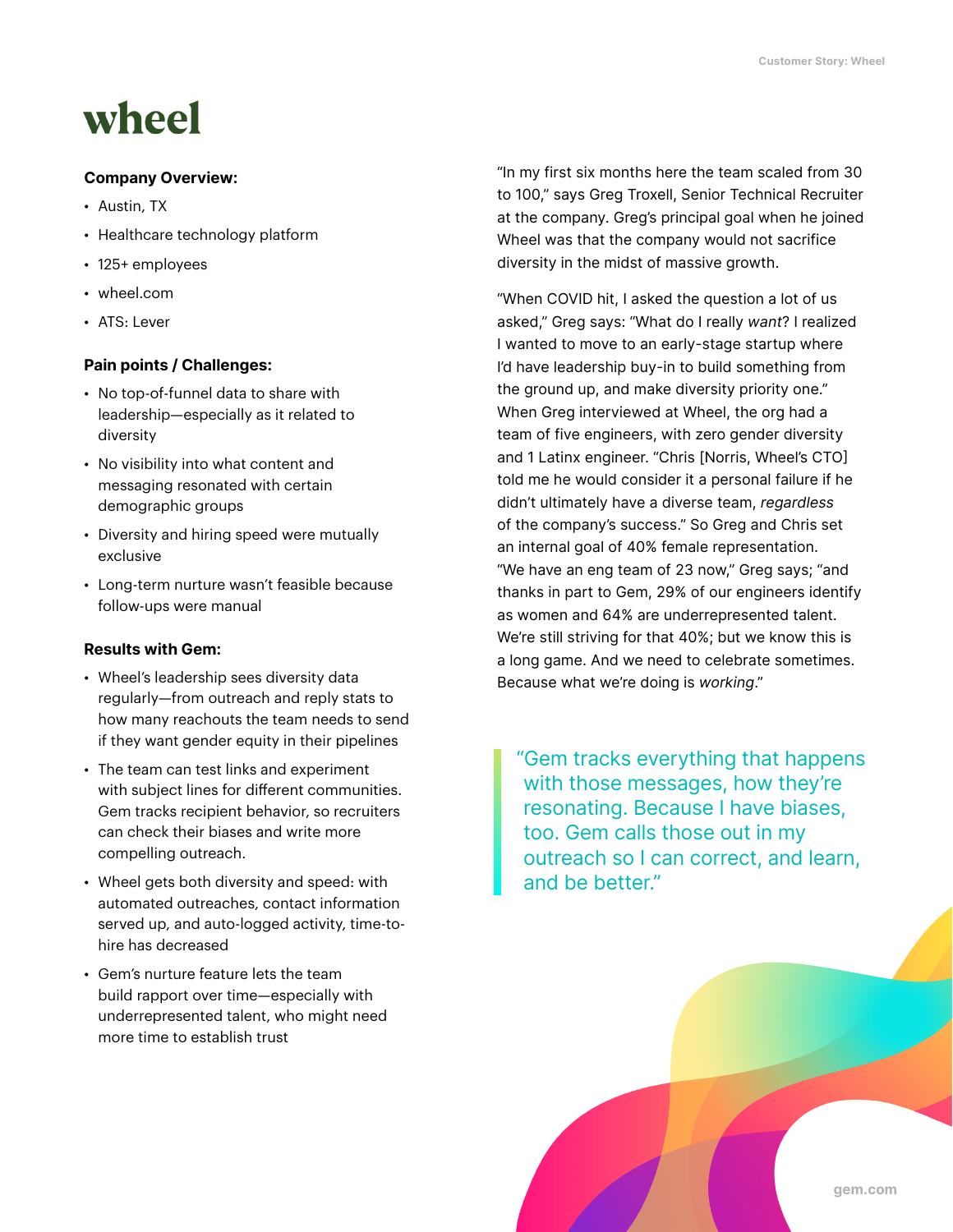"We've made 38 hires so far with Gem, which is nearly a third the hires we've made since Gem was fully onboarded. That's a remarkable stat, given the entire team has only been using Gem for two months now."

"What's working" includes a lot of things: Wheel took degree and tech stack requirements out of its job descriptions. They incorporated bias trainings for their developers and went remote-first. And they put their focus on sourcing, because inbound wasn't getting them a diverse pipeline. That's where "Gem has shifted our strategy and radically reformed our pipelines for the better," Greg says. "One of the first roles I saw at Wheel was for a Marketplace Operations role. EEOC data showed that out of 111 applicants for that role, 97% were White. You can put cultural things in place for equity and belonging, but underrepresented talent still needs to learn who you are. So now, for the first three weeks after a role opens, we only consider candidates from underrepresented groups. And we have a weekly sourcing jam in which we only source passive talent—for me, that's engineers from underrepresented groups."

Greg has been using Gem "since it was ZenSourcer." He was a Senior Technical Recruiter at the talent firm Binc; and during his tenure there, he evangelized Gem with every client he contracted with. "I sold Gem to our CTO and CPO at Getaround," Greg says. "Same thing at Zoox, then at DoorDash. The minute I'd dive in with a new client, I'd be like, hey, you want to uplevel your current team? Let me introduce you to Gem. Because I'm such a believer." Wheel didn't have the budget to invest in Gem when

Greg joined, so he paid for his own seat out-ofpocket. "I was like, you know what? I'll just create my own company. That's how confident I was that Gem would help me move the needle on the gender goal Chris and I landed on." Five months later—having seen how well Greg was performing and how he could produce valuable reporting on DEI—the rest of the team invested. Leadership wanted to see the same results for each of Greg's team members.

From a diversity perspective, Greg says, one of Gem's most valuable features is gender and race/ ethnicity stats for outreach. "It's a great barometer to know how many female engineers I'm reaching out to—and down the line, how many I need to reach out to if I want gender equity in my pipelines." But the feature that's offered him the biggest learning curve is Outreach Stats. "As a recruiter, the million-dollar question is what content compels the demographics that you're not a part of. With Gem, I test out links, I experiment with different subject lines. I made a Boolean builder for myself with underrepresented groups in tech. I use Gem to curate automated

"I can tee up a sequence in Gem with company updates to go out in three weeks, in three months, in six months. Those touchpoints over time allow us to build rapport with the folks we want to hire. That includes underrepresented talent, who might need more proof of our culture, more time to establish trust."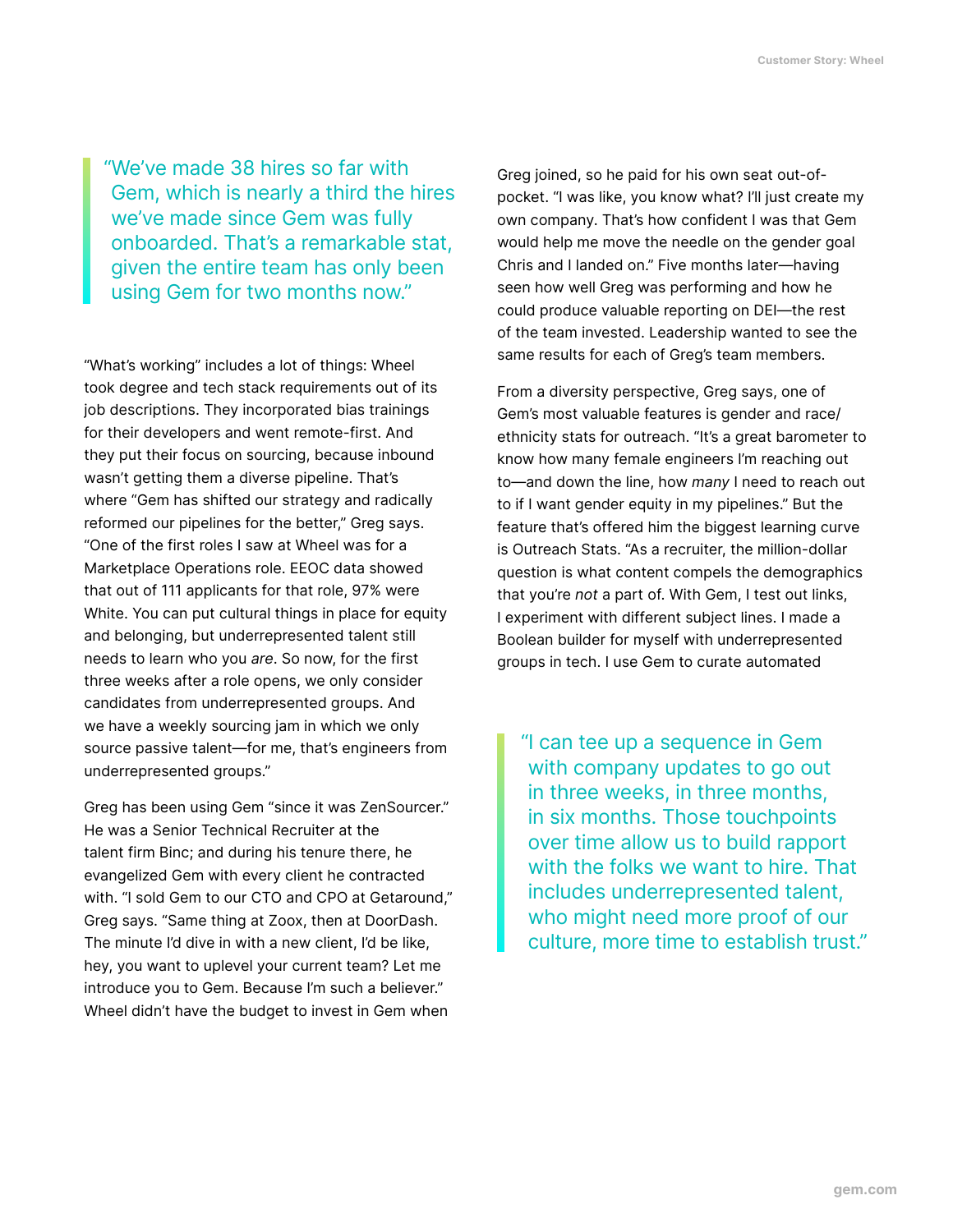and personalized outreach to those communities. Gem tracks everything that happens with those messages, how they're resonating. Because I have biases, too. Gem calls those out in my outreach so I can correct, and learn, and be better. I've always been very data-driven, and Gem helps optimize my recruiting game—but it's deeper than that. In checking my biases, it's making me a more considerate human."

Greg reports Gem's data to leadership regularly—a practice that's become more important than ever in the wake of the pandemic. "During COVID, I watched friends and colleagues get laid off because their organizations didn't understand the value the talent function brings. So I've made it a point that wherever I go, I'm going to be so data-driven that I always have a seat at the table. Every call I have with our CTO, our Head of Product, our Director of Solutions Engineering, I'm giving them those metrics. Right now it's sourcing data, top-of-funnel data—though we just adopted Gem's Pipeline Analytics, and soon I'll have data all the way down the funnel to share. We'll be able to forecast, resource, share time-instage and conversion metrics, and optimize from there. If you're a CEO going into an investor meeting, you're not going to leave any information out. That's how I'm thinking when I meet with hiring managers,

"I took Gem's data to my CTO and said, now we know you need to do more podcasts. Clearly this is a powerful talent attraction strategy for us. You see tangible results in Gem that literally inform your employer branding strategy."

with executives. I want them to know every piece of the puzzle." Prior to Gem, Greg says, he didn't have a top-of-funnel piece to share, because it was all kept manually on a spreadsheet. And "it's difficult to be a true business partner if you don't even know if your manual data is accurate."

The top-of-funnel data Greg now has access to has had an unintended, but happy, side effect: hiring managers are learning how to better position themselves, and what they should be publicly engaging in to attract talent. "For example, Chris Norris recently did a podcast about tech at Wheel; we put that in our outreach and Gem tracked clickthrough rates. That behavioral data showed passive talent was more interested in that podcast than a lot of other things we've linked to in the past. I took that data to Chris and said, now we know you need to do more podcasts. Clearly this is a powerful talent attraction strategy for us. You see tangible results in Gem that literally inform your employer branding strategy. It's not like, well, my instinct says this is working, but I have nothing to show for it."

While diversity and speed can often be mutually exclusive, Greg says that Gem has given the team time back in many ways, and allowed them to put nurture campaigns in place that will continue to mean faster time-to-hire down the road. "So in some sense, we get the best of both worlds. We've made 38 hires so far with Gem, which is nearly a third the hires we've made since Gem was fully onboarded. That's a remarkable stat, given the entire team has only been using Gem for two months now. In part this is due to the efficiency Gem provides. Sourcers aren't crafting second and third outreaches because Gem automates them. They're